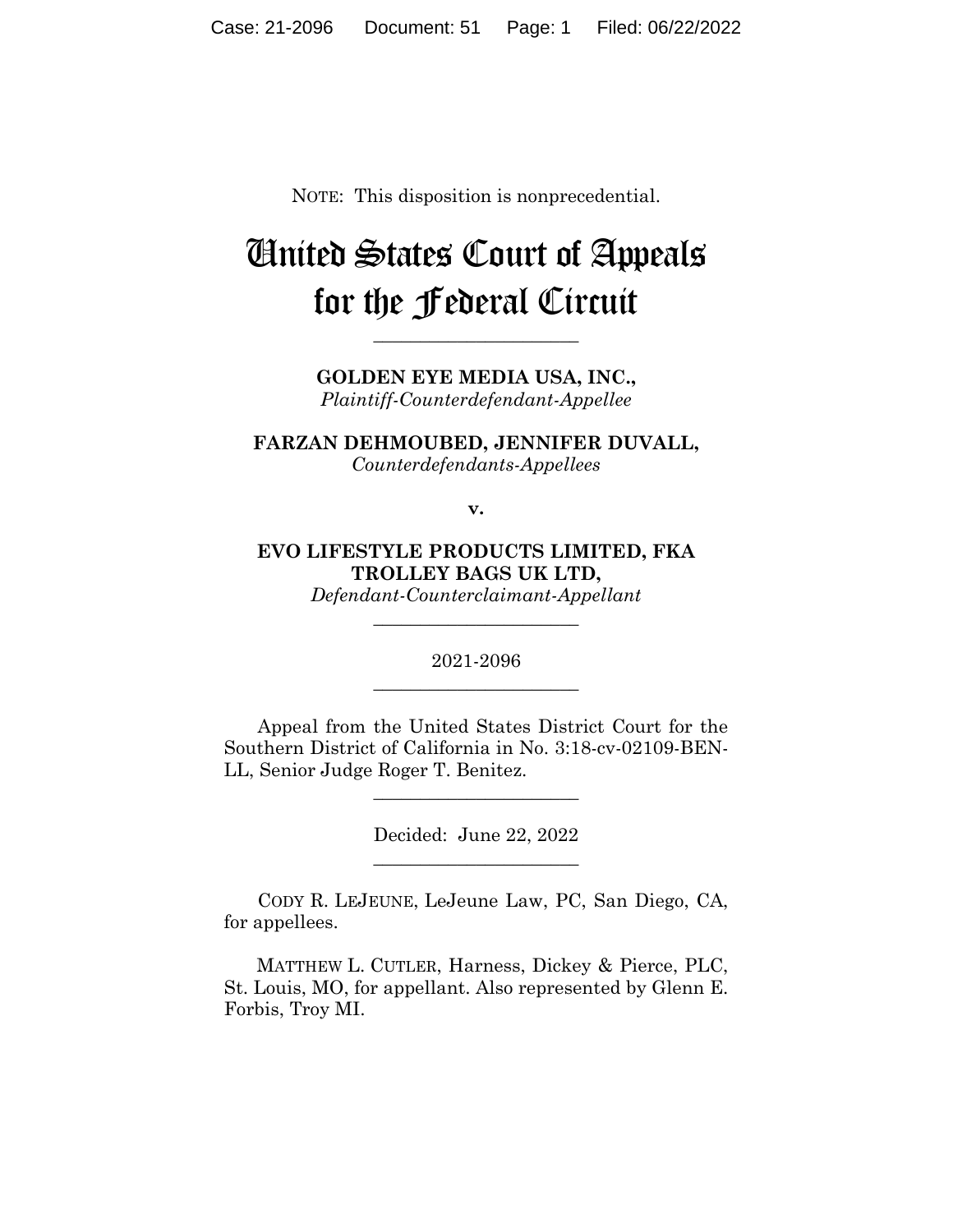Before LOURIE, SCHALL, and REYNA, *Circuit Judges*.

 $\mathcal{L}_\text{max}$  and  $\mathcal{L}_\text{max}$  and  $\mathcal{L}_\text{max}$  and  $\mathcal{L}_\text{max}$ 

# LOURIE, *Circuit Judge*.

Evo Lifestyle Products Limited, formerly known as Trolley Bags UK Ltd ("TB UK"), appeals from a decision of the United States District Court for the Southern District of California granting summary judgment in favor of Golden Eye Media USA, Inc. ("GEM"). The court held that TB UK's U.S. Patent D779,828 (the "828 patent") is invalid for reasons of functionality and obviousness, and that, even if it were valid, GEM did not infringe the patent or TB UK's trademark. *See Golden Eye Media USA, Inc. v. Trolley Bags UK Ltd.*, 525 F. Supp. 3d 1145 (S.D. Cal. 2021) ("*Decision*"). We *affirm*.

# **BACKGROUND**

TB UK owns the '828 patent. This patent is directed to a reusable and foldable shopping bag that fits within a shopping cart. Figures 1–6 illustrate the claimed design.

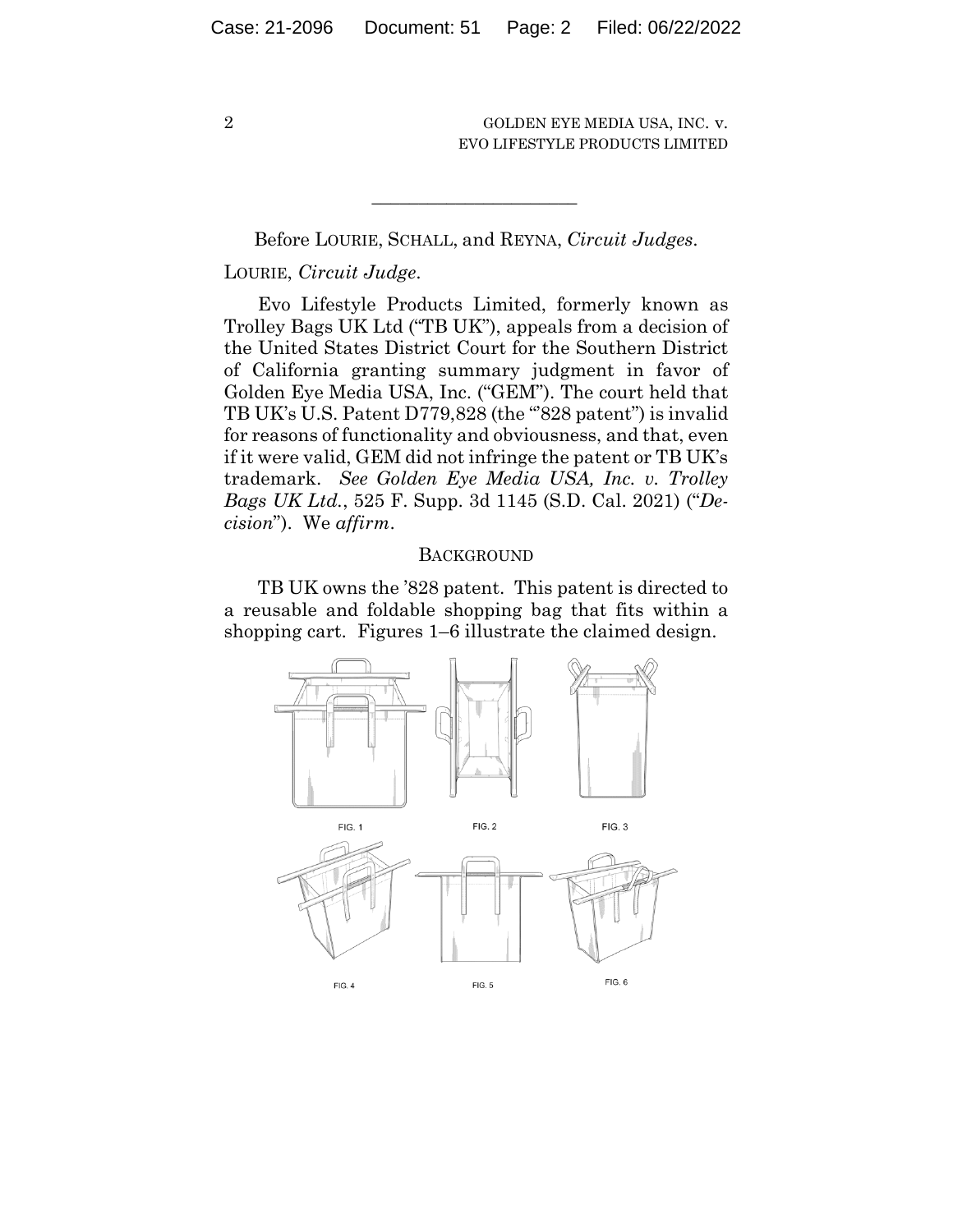3

'828 patent at Figs. 1–6. TB UK also claims a common law trademark for "TROLLEY BAGS." TB UK sells reusable shopping cart bags that use the mark "TROLLEY BAGS." GEM sells reusable shopping cart bags that use the mark "LOTUS TROLLEY BAGS."

In July 2017, TB UK sent a cease-and-desist letter to GEM, asserting that GEM's sale of Lotus Bags infringed the '828 patent and what it asserts is a "TROLLEY BAGS" common law trademark.1 In September 2018, GEM then brought a declaratory judgment action against TB UK in the district court. GEM requested that the court find that (1) GEM did not infringe the '828 patent, (2) that the '828 patent was invalid for (a) obviousness over Doyle2 and Brennan,<sup>3</sup> and (b) functionality, and (3) that GEM did not infringe TB UK's common law trademark. Both parties then moved for summary judgment.

The district court granted GEM's motion for summary judgment and held the '828 patent invalid for functionality and obviousness, alternatively found that GEM did not infringe the '828 patent, and found that GEM did not infringe TB UK's common law trademark.

TB UK appealed the district court's grant of summary judgment. We have jurisdiction pursuant to 28 U.S.C.  $§1295(a)(1)$ .

<sup>1</sup> As common law trademarks are created by use, *see In re Int'l Flavors & Fragrances Inc.*, 183 F.3d 1361, 1366 (Fed. Cir. 1999), this suit against products containing such a mark effectively concedes the mark's existence.

<sup>2</sup> Doyle, Irish Patent Pub. S2009/0718. Doyle is directed to a reusable bag system and is owned by TB UK.

<sup>3</sup> Brennan et al., U.S. Patent 5,046,860. Brennan is directed to reusable shopping bag assemblies.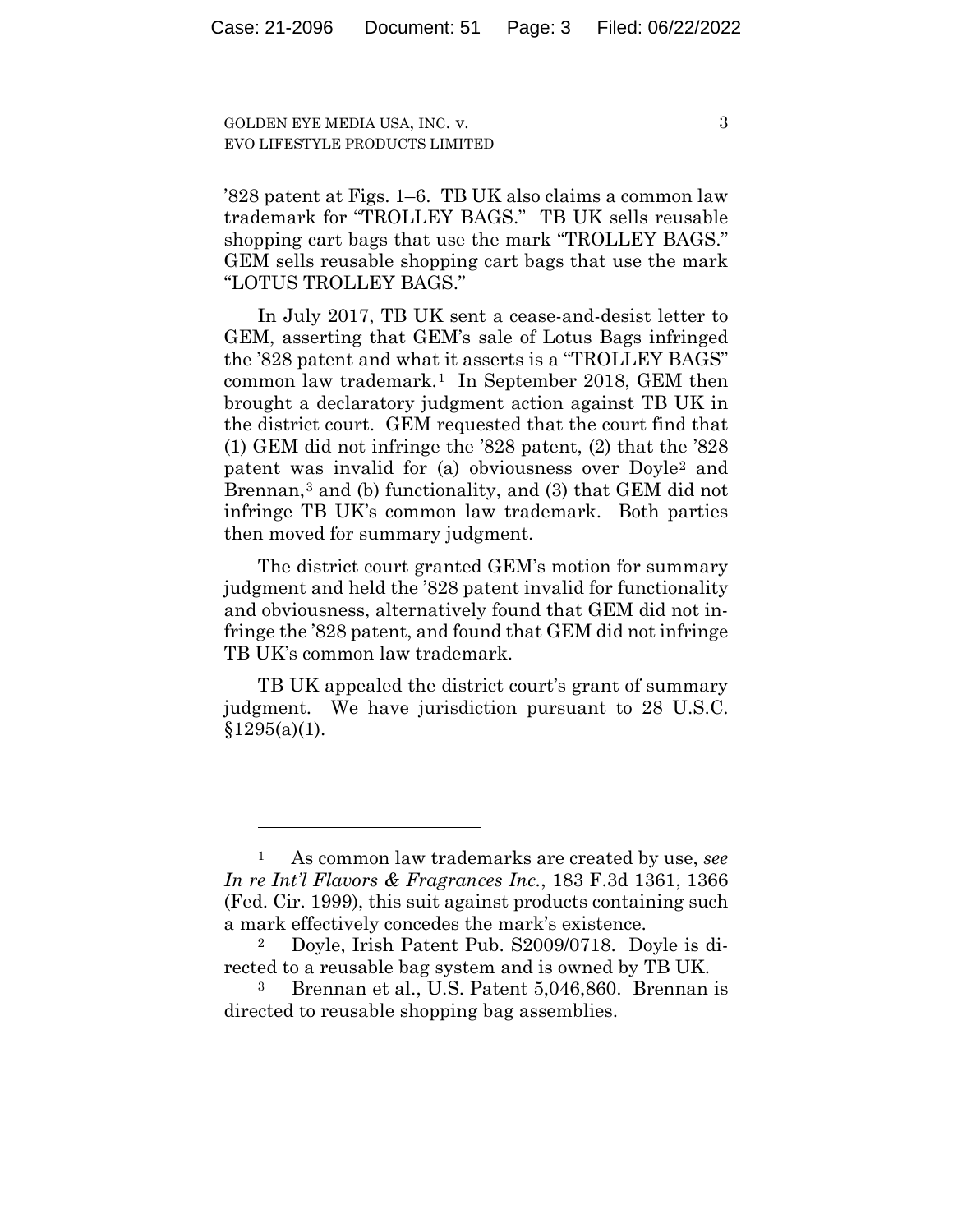#### **DISCUSSION**

We review the grant of summary judgment under the law of the regional circuit from which the case originates. *See e.g.*, *Grober v. Mako Prods., Inc.*, 686 F.3d 1335, 1344 (Fed. Cir. 2012). The Ninth Circuit reviews a district court's grant of summary judgment de novo. *See e.g.*, *Branch Banking & Tr. Co. v. D.M.S.I., LLC*, 871 F.3d 751, 759 (9th Cir. 2017). Summary judgment is appropriate if, viewing the evidence in the light most favorable to the nonmoving party, the movant shows that there is no genuine dispute as to any material fact and the movant is entitled to judgment as a matter of law. *See Whitman v. Mineta*, 541 F.3d 929, 931 (9th Cir. 2008); *see also Celotex Corp. v. Catrett*, 477 U.S. 317, 322 (1986).

### I. Functionality

The district court held that the '828 patent was invalid because its design was dictated by function. TB UK argues that the district court errs in that conclusion by asserting that it misapplied the *Sport Dimension* five-factor test relating to functionality. TB UK alleges that in the process of misapplying the test, the court failed to resolve disputed facts in favor of TB UK, the non-moving party, and applied the wrong legal standard, finding the patented design "dictated by function" instead of it being "dictated *solely* by function." Appellant's Br. at 13. GEM responds that the court properly applied the *Sport Dimension* test and correctly found the design of the '828 patent to be dictated by function.

A district court's finding that a patented design is dictated by function is reviewed for clear error. *See Ethicon Endo-Surgery, Inc. v. Covidien, Inc.*, 796 F.3d 1312, 1328 (Fed. Cir. 2015). For a design to be protectable by a design patent, "the design must not be governed solely by function, i.e., that this is not the only possible form of the article that could perform its function." *Rosco, Inc. v. Mirror Lite Co.*, 304 F.3d 1373, 1378 (Fed. Cir. 2002). A design patent is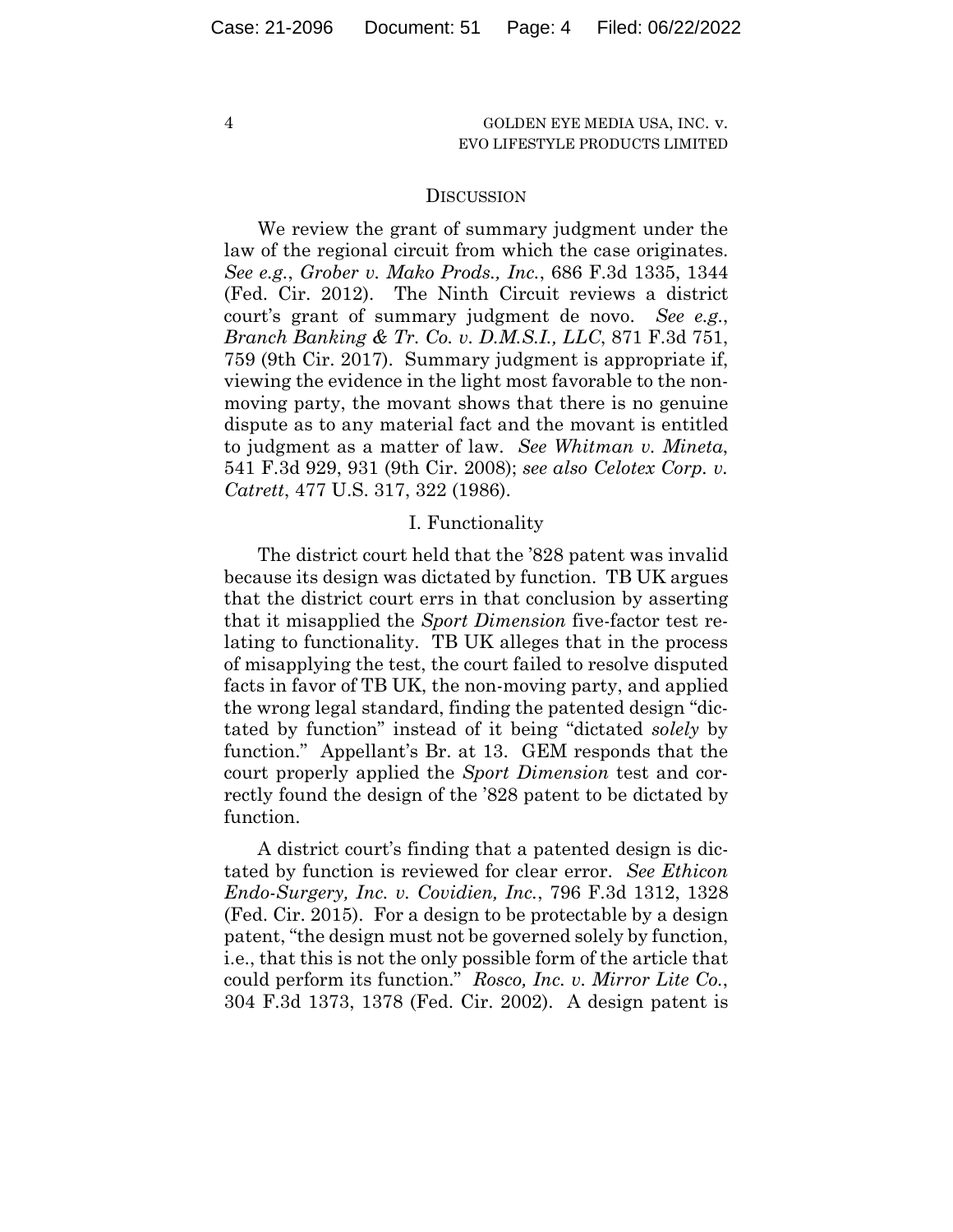invalid if the design is "dictated by the utilitarian purpose of the article." *High Point Design LLC v. Buyer's Direct, Inc.*, 730 F.3d 1301, 1315 (Fed. Cir. 2013) (internal quotation marks omitted). In determining whether a design is dictated by function, courts consider whether (1) "the protected design represents the best design," (2) "alternative designs would adversely affect the utility of the specified article," (3) "there are any concomitant utility patents," (4) "the advertising touts particular features of the design as having specific utility," and (5) "there are any elements in the design or an overall appearance clearly not dictated by function." *Sport Dimension, Inc. v. Coleman Co.*, 820 F.3d 1316, 1322 (Fed. Cir. 2016).

We agree with GEM that the district court did not commit clear error when it found the design of the '828 patent to be functional. The "availability of alternative designs [is] an important—if not dispositive—factor in evaluating the legal functionality of a claimed design." *Ethicon*, 796 F.3d at 1329–30. After a thorough analysis, the court found that the horizontal poles of the claimed design were necessary for the purpose of the bag to fit in a cart while standing upright. *See Decision* at 1188. The court then found that an alternative design, for the poles or other features, would directly and adversely impact the functionality of the bag system and therefore that the first, second, and fifth *Sport Dimension* factors weighed in favor of invalidity. As for the third factor, whether there are any concomitant utility patents that shed light on the functionality of the U.S. design patent, the court found that Doyle, while owned by TB UK, was not classified as a utility patent in Ireland and that Brennan was not owned by TB UK. Based on these findings, the court found that this factor did not weigh in favor or against invalidity.

The court noted that, regarding the fourth factor, TB UK's advertisements touted the utility of the bags. The court cited numerous examples demonstrating this fact, including a statement from TB UK's website boasting that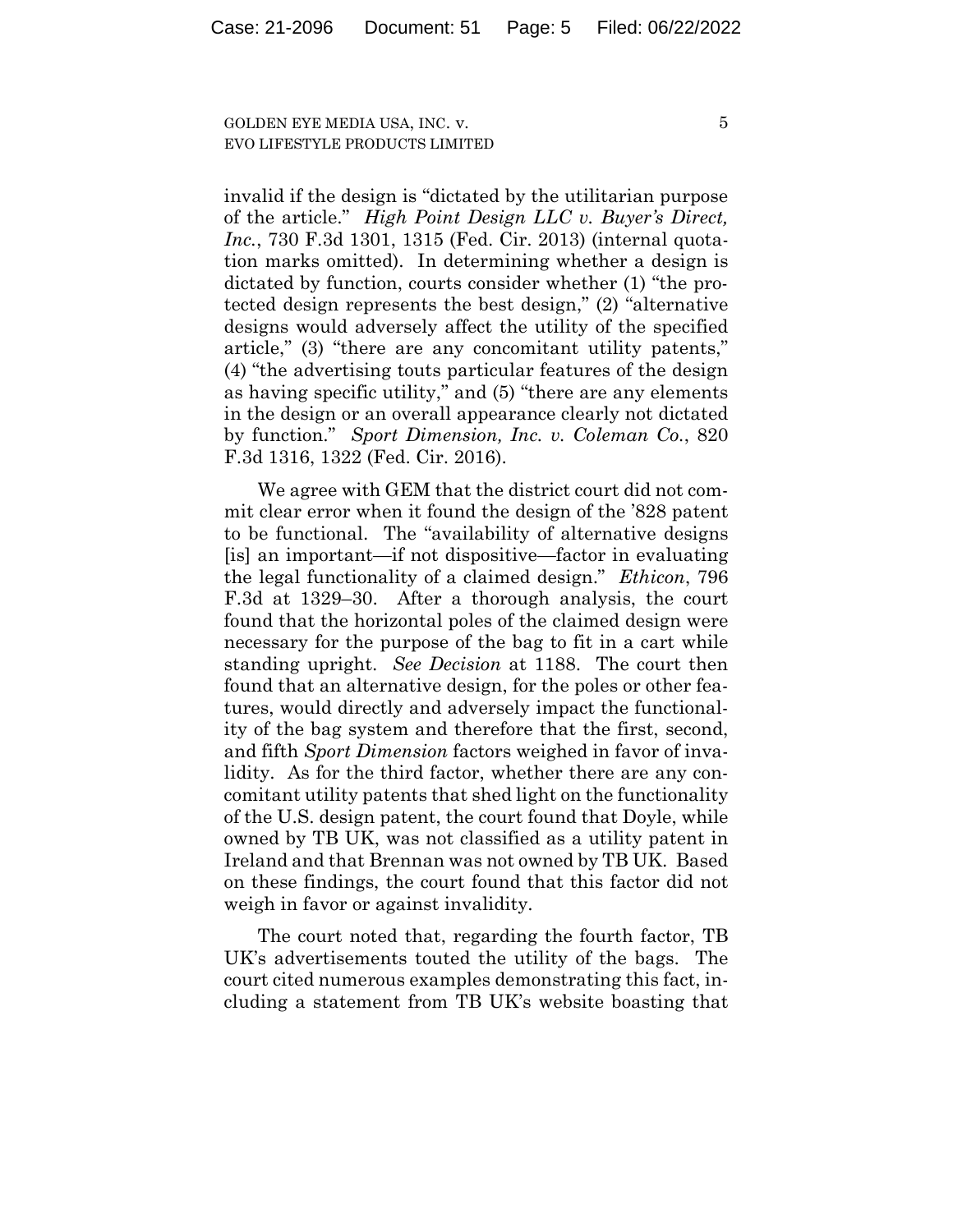the bags "halve the time at the checkout as packing is quicker and easier without the hassle of holding bags open." *Decision* at 1192. The court therefore found that this factor weighed in favor of invalidity. We consider that these findings are not clearly erroneous, and thus we affirm its holding that the design of the '828 patent is dictated by function. We also find that there are no genuine issues of material fact precluding summary judgment.

TB UK argues that the district court did not consider all the alternative designs presented, but that was not necessary. TB UK discussed two alternative designs: (1) using two, larger bags to fill a shopping cart, and (2) a bag system in which the designer chooses not to fill the entire capacity of a shopping cart with the bags. The court properly disposed of those alternatives when it mentioned that "the only evidence of alternative designs [TB UK has] presented is that their bags could be smaller or bigger such that they would or would not fill the entire cart" and that these alternatives "directly impact[] the utility of the [']828 [p]atent." *Decision* at 1186.

#### II. Obviousness

TB UK also appeals the district court's invalidation of the patent on the ground of obviousness. Having affirmed the patent's invalidity for functionality we need not go further and review the obviousness determination. But, in the interest of thoroughness and because we are not the court of last resort, *see Cardinal Chemical Co. v. Morton Int'l, Inc.*, 508 U.S. 83 (1993), we will address that ground as well.

TB UK argues that the district court should have found that factual issues preclude a finding of summary judgment. In addition, it argues that the court erred in deciding that Doyle was a primary reference and that secondary references could be combined with Doyle to invalidate the '828 patent. TB UK notes that the United States Patent and Trademark Office ("USPTO") determined in its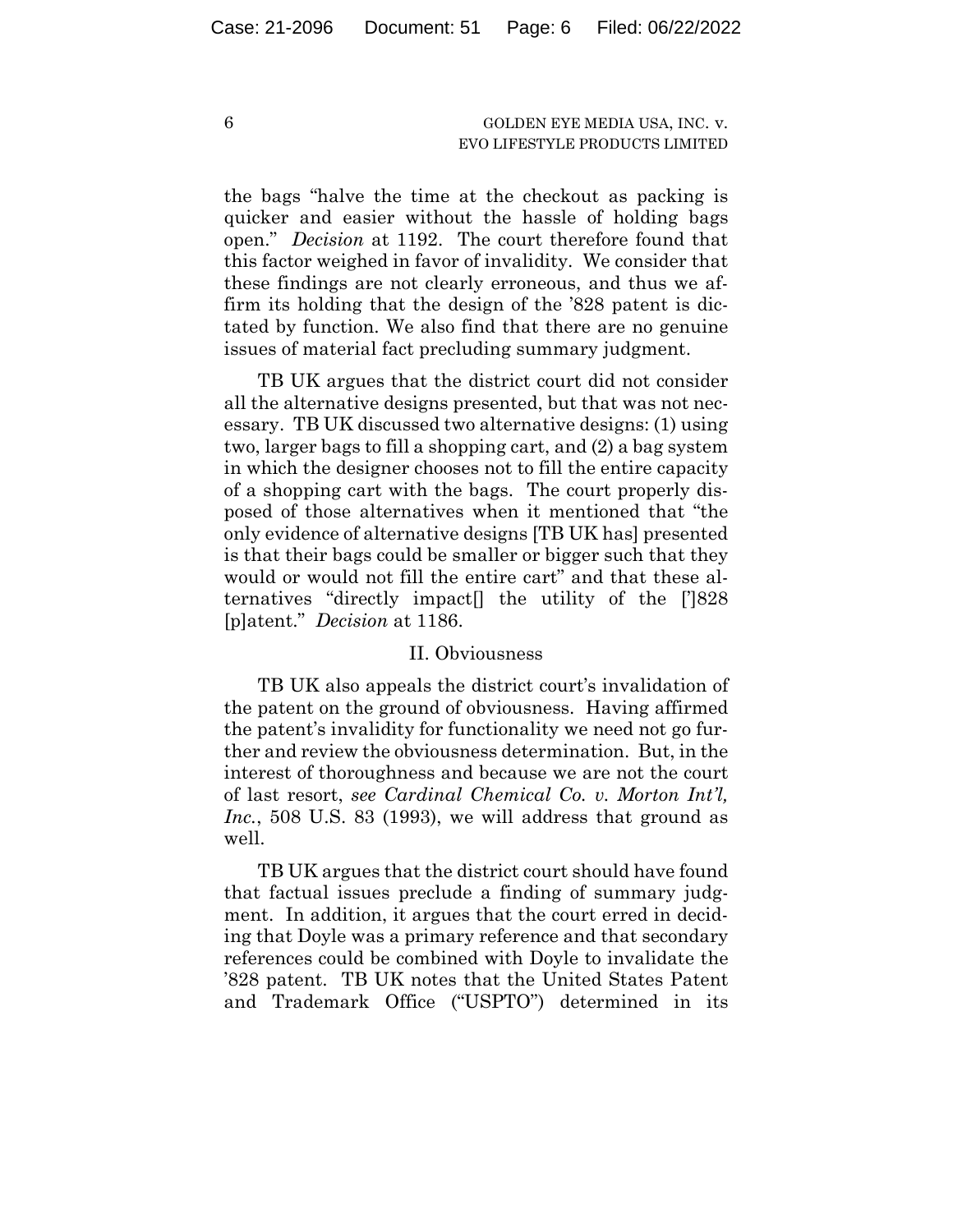reexamination that Doyle was not invalidating prior art and that it was too different from the design of the '828 patent to be considered a primary reference. TB UK asserts that the USPTO's determination underscores the incorrectness of the court's conclusion that no genuine issues of material fact existed.

GEM responds that the district court correctly determined that Doyle was a primary reference that exhibited design characteristics that were basically the same as in the '828 patent. GEM adds that the court properly found that Brennan was a secondary reference that could have been combined with Doyle to create a design with the same overall visual appearance as the claimed design of the '828 patent.

Obviousness is a question of law that is reviewed de novo, based on underlying factual questions that are reviewed for clear error. *Honeywell Int'l, Inc. v. United States*, 609 F.3d 1292, 1297 (Fed. Cir. 2010). The underlying factual inquiries include: (1) the scope and content of the prior art; (2) the level of ordinary skill in the art; (3) the differences between the claimed invention and the prior art; and (4) objective evidence of non-obviousness. *Graham v. John Deere Co. of Kan. City*, 383 U.S. 1, 17 (1966). Summary judgment of obviousness is appropriate if "the content of the prior art, the scope of the patent claim, and the level of ordinary skill in the art are not in material dispute, and the obviousness of the claim is apparent in light of these factors." *TriMed, Inc. v. Stryker Corp.*, 608 F.3d 1333, 1341 (Fed. Cir. 2010) (citing *KSR Int'l Co. v. Teleflex Inc.*, 550 U.S. 398, 427 (2007)).

A determination of obviousness in design patents requires a two-step inquiry designed to determine whether a designer of ordinary skill in the art would have combined prior art references to create a design with the same overall visual appearance as the claimed design. *See Durling v. Spectrum Furniture Co.*, 101 F.3d 100, 103 (Fed. Cir. 1996).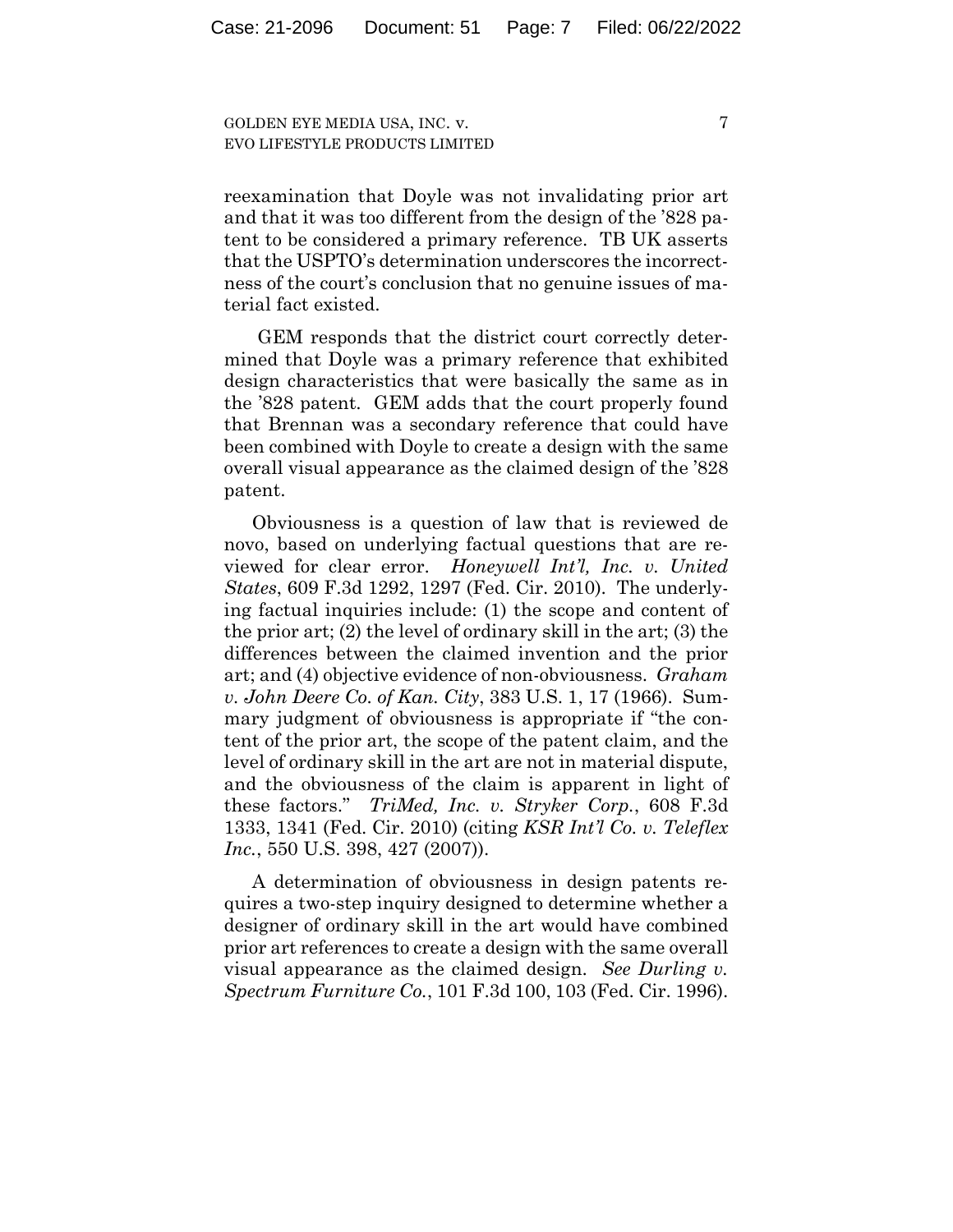The first step is to identify "a single reference, '... something in existence, the design characteristics of which are basically the same as the claimed design.'" *Id.* (quoting *In re Rosen*, 673 F.2d 388, 391 (C.C.P.A. 1982)). To determine if a design is "basically the same," the court looks to the "visual impression created by the patented design as a whole." *Id.* This court has noted that "the trial court judge may determine almost instinctively whether the two designs create basically the same visual impression," but "must communicate the reasoning behind th[at] decision." *Id.*

In the second step, other references "may be used to modify [the primary reference] to create a design that has the same overall visual appearance as the claimed design." *Id.* These secondary references must be "so related [to the primary reference] that the appearance of certain ornamental features in one would suggest the application of those features to the other." *Id.*

We agree with GEM that the design of the '828 patent was properly determined to have been obvious at the time it was created. In step one, the district court properly considered Doyle to be a primary reference. Despite Doyle having a different handle design and location, horizontal rods that differ in length and design, and a less rectangular shape compared to the '828 patent's design, the court concluded that the two designs created "basically the same" visual impression:

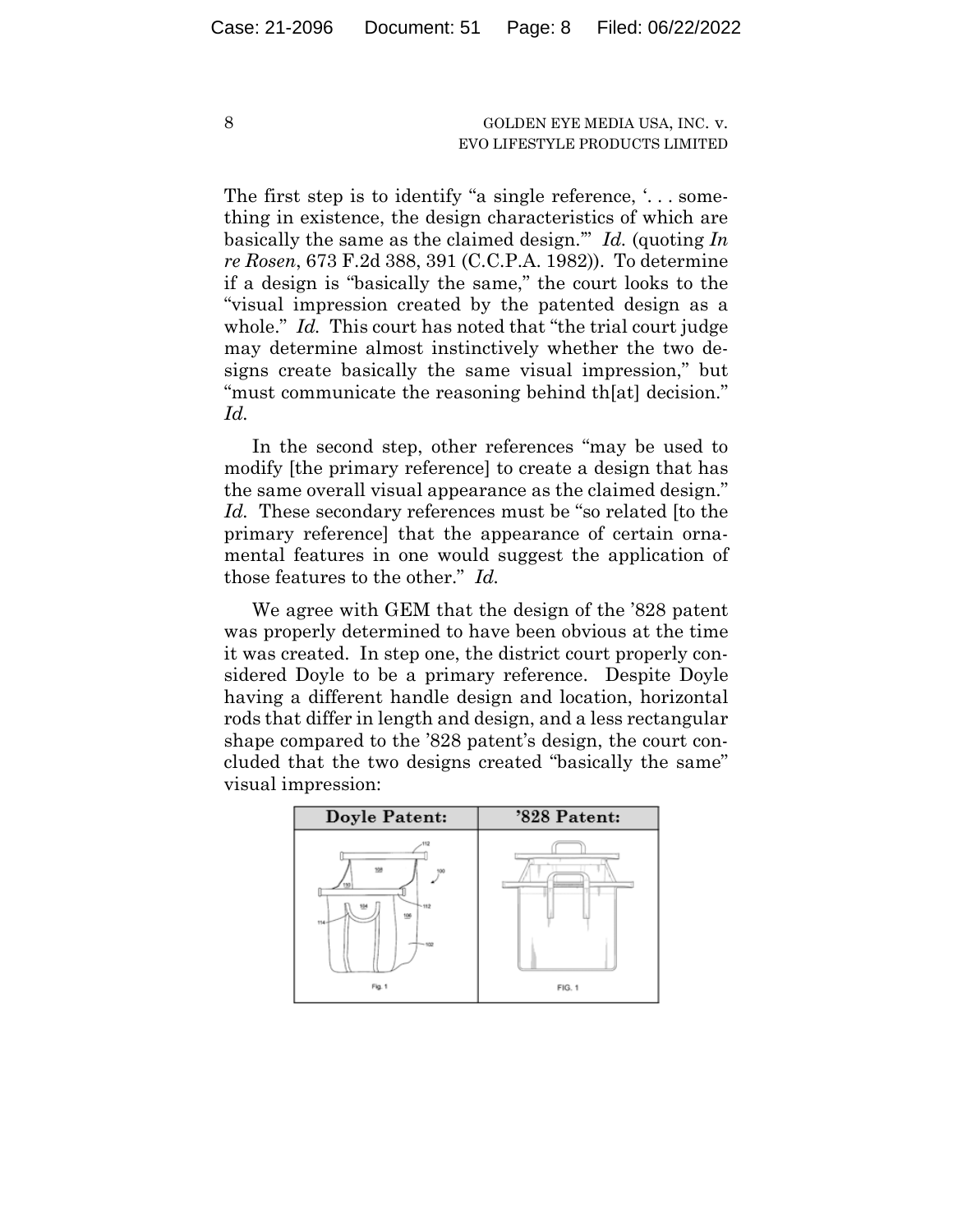*Decision* at 1198.

The district court's conclusion is consistent with our precedent where we have found that primary references may contain slight differences relative to a patented design. *See Spigen Korea Co. v. Ultraproof, Inc.*, 955 F.3d 1379, 1383 (Fed. Cir. 2020) (explaining that "slight differences" do not preclude a "basically the same" finding). Regarding the difference in the handles, the court noted that "the Doyle Patent merely illustrates the flexibility of the handles while the [']828 patent shows the handles in an upright position." *Decision* at 1206. The court next concluded that any perceived difference in the length of the bag's horizontal rod is slight and does not preclude a finding that the bags are "basically the same." Lastly, the court also found the difference in the shape of the bags to be only slight. These findings regarding the differences between Doyle and the '828 patent are not clearly erroneous, and thus we find that the court properly considered Doyle to be a primary reference.

In step two, the district court properly analyzed multiple secondary references and concluded that the combination of Doyle as a primary reference and Brennan as a secondary reference rendered the '828 patent obvious. Brennan contains similar handle stitching to the '828 patent, and these handles combined with the bag shape and handles of Doyle would create a shopping cart bag that highly resembles the one claimed by the '828 patent:



*Decision* at 1204.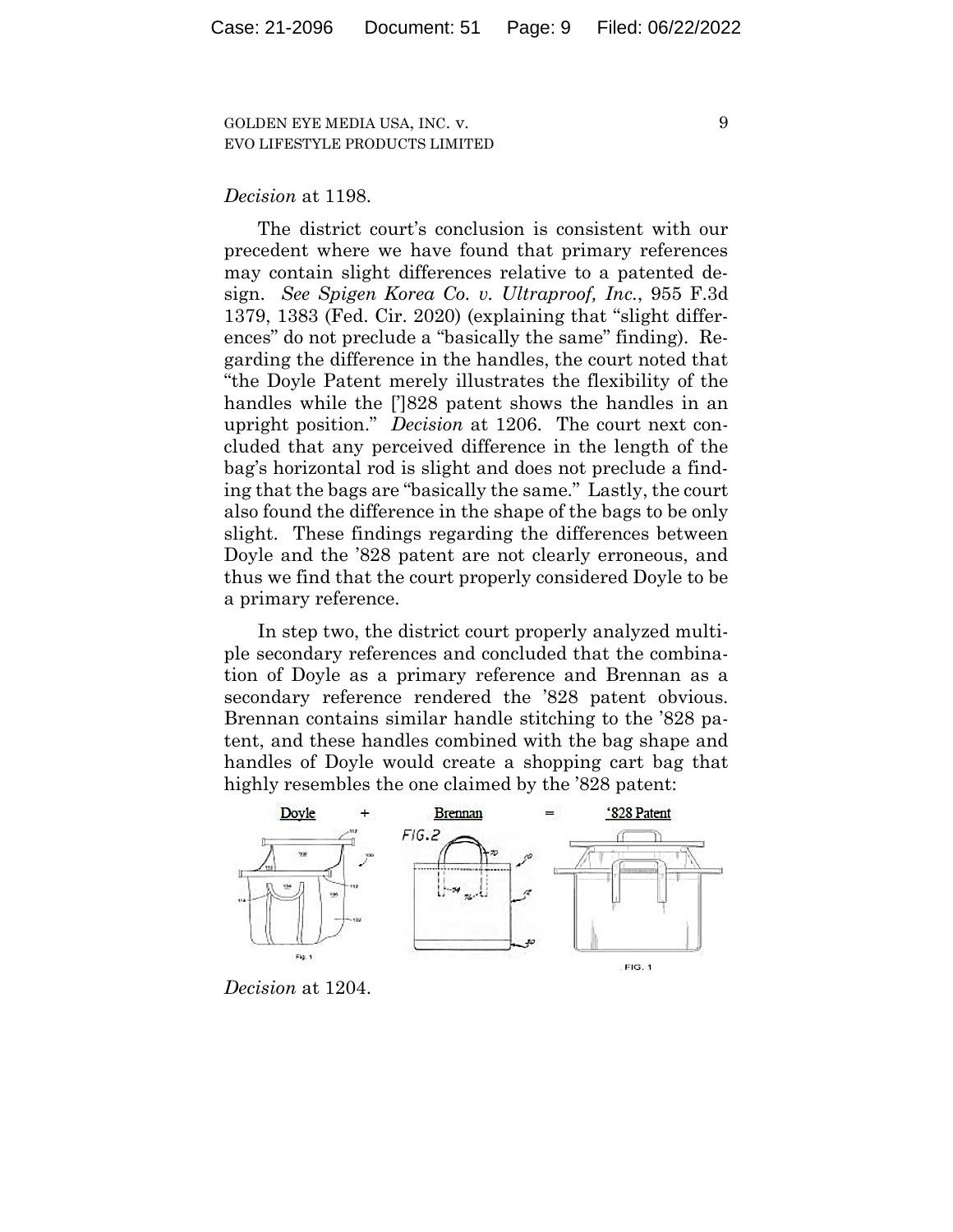The district court therefore did not commit clear error by combining Doyle and Brennan and determining that the combination of these two references would have rendered the '828 patent obvious. Thus, we affirm the court's holding that the combination of Doyle and Brennan invalidated the '828 patented design for being obvious.

In light of our affirmance of the district court's separate holdings of invalidity on both functionality and obviousness, the court's decision addressing infringement is moot. We thus do not address TB UK's appeal from that portion of the court's decision.

# III. Trademark Infringement

TB UK argues that the district court improperly weighed and critiqued underlying evidence when conducting its likelihood of confusion analysis relating to the trademark claim. GEM responds that TB UK failed to present any evidence showing a likelihood of confusion, and the court properly found that there was no genuine dispute of material fact concerning likelihood of confusion.

We have jurisdiction over the appeal of the district court's summary judgment ruling against TB UK's trademark infringement claim because it was part of a complaint containing non-frivolous claims of patent infringement. *See Atari, Inc. v. JS & A Grp., Inc.*, 747 F.2d 1422, 1427–30 (Fed. Cir. 1984) (discussing appellate jurisdiction over copyright and other non-patent issues in the Federal Circuit when a complaint also includes a claim arising under patent law); *see also Zenith Elecs. Corp. v. Exzec, Inc.*, 182 F.3d 1340, 1346 (Fed. Cir. 1999) ("Because the complaint contained patent infringement claims, the district court's jurisdiction arose under 28 U.S.C. § 1338(a). This established the path of appeal, giving exclusive jurisdiction in this court pursuant to  $\dots$   $\lceil \frac{1295(a)(1)}{n} \rceil$ ; *Abbott Lab'ys v. Brennan*, 952 F.2d 1346, 1349–50 (Fed. Cir. 1991) ("The path of appeal is determined by the basis of jurisdiction in the district court, and is not controlled by the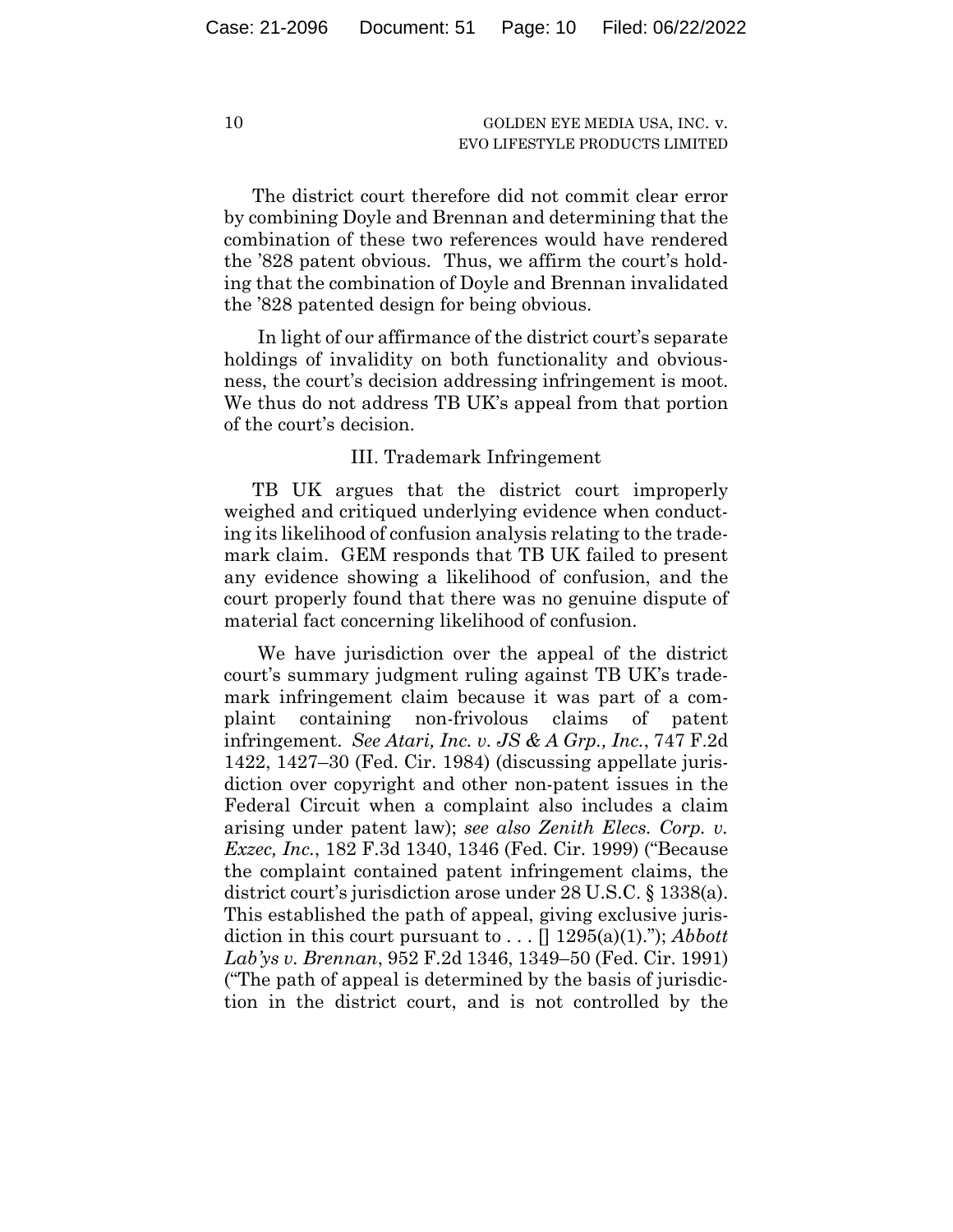11

district court's decision or the substance of the issues that are appealed.").

"In a trademark case, we apply the law of the applicable regional circuit, in this case, the Ninth Circuit." *Nautilus Grp., Inc. v. ICON Health* & *Fitness, Inc. ,* 372 F.3d 1330, 1334 (Fed. Cir. 2004). "Likelihood of confusion is the type of mixed question [that is] suited to clearly erroneous review." *Levi Strauss* & *Co. v. Blue Bell, Inc.,* 778 F.2d 1352, 1355 (9th Cir. 1985) (en bane). The Ninth Circuit examines eight factors when evaluating trademark infringement claims. *AMF Inc. v. Sleekcraft Boats,* 599 F.2d 341, 348- 49 (9th Cir. 1979). These eight factors are: (1) strength of the mark, (2) proximity of the goods in trade channels, (3) similarity of the marks, (4) evidence of actual confusion, (5) marketing channels used, (6) type of goods and the degree of care likely to be exercised by the purchaser, (7) defendant's intent in selecting the mark, and (8) likelihood of expansion of the product lines. *Id.* 

We agree with GEM that the district court properly analyzed the *Sleekcraft* factors and held that there was no genuine dispute of material fact as to noninfringement of TB UK's "TROLLEY BAGS" trademark. In analyzing the "trolley bag" logo of GEM's product and TB UK's product, the court first noted that the two logos were markedly different: